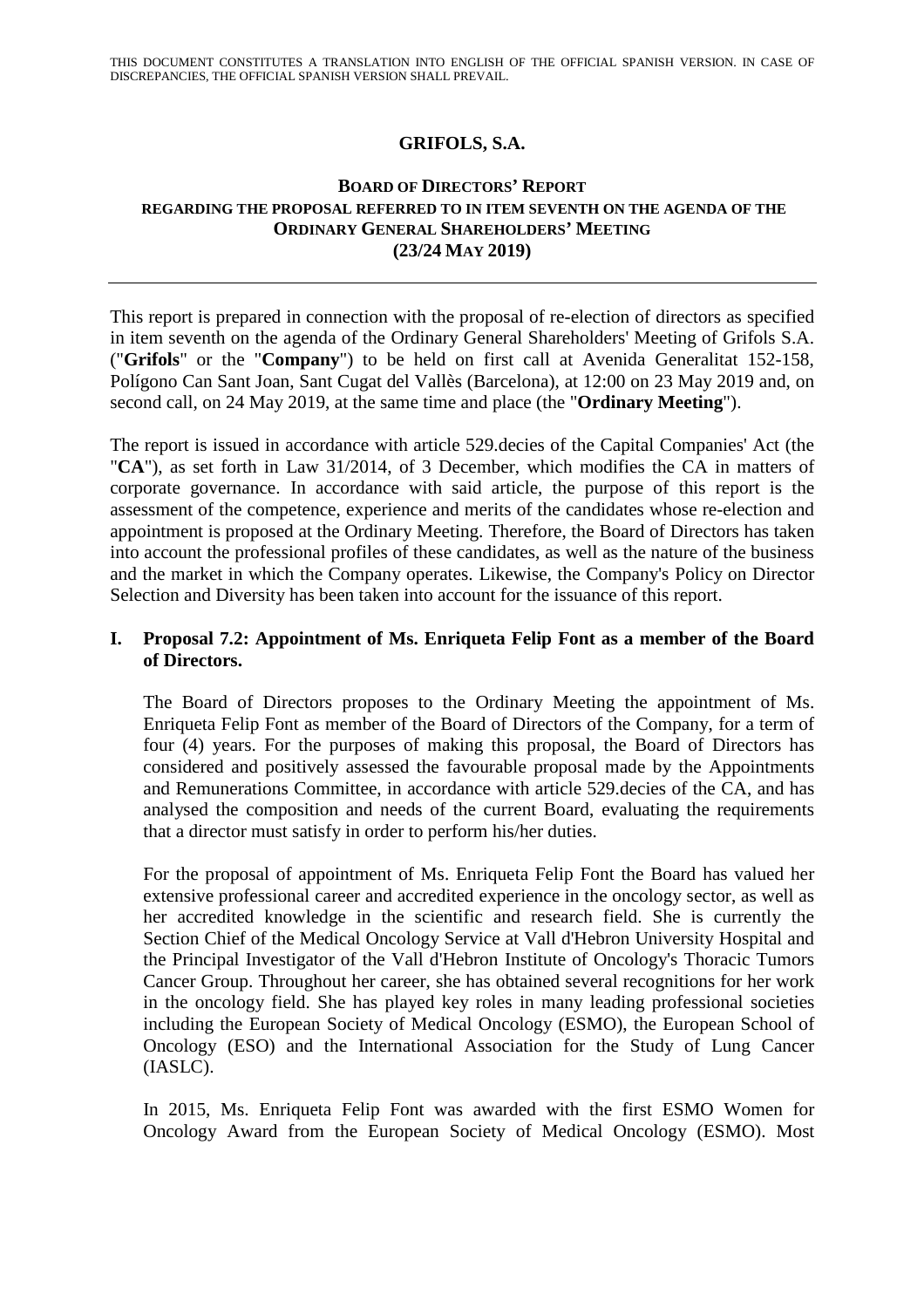recently, she featured on Clarivate Analytics' annual Global Highly Cited Researchers List 2018, under the newly launched cross-field category.

It is also worth noting that her appointment as board member will contribute to maintain the gender diversity in its composition.

Ms. Enriqueta Felip Font received her degree in Medicine and Surgery from the Autonomous University of Barcelona (UAB), where she also completed her studies for a PhD in Medical Oncology.

In addition, the Board of Directors has carefully analysed all the legal requirements for Ms. Felip Font to be considered an independent director under article 529 duodecies of the CA.

As a result of the above, the Board of Directors of the Company has positively evaluated the competence, experience and merits of Ms. Enriqueta Felip Font, considering that she has the suitable knowledge and experience for the role of director for which she is being proposed for appointment. Therefore, at the proposal of the Appointments and Remunerations Committee, the Board of Directors proposes to the Ordinary Meeting the appointment of Ms. Enriqueta Felip Font as a member of the Board of Directors of the Company, with the category of "independent" director.

# **II. Proposal 7.3: Re-election of Mr. Raimon Grifols Roura as a member of the Board of Directors.**

The Board of Directors proposes to the ordinary Meeting the re-election of Mr. Raimon Grifols Roura as a member of the Board of Directors of the Company, for a term of four (4) years, since his office as director is about to expire. For the purposes of making this proposal, the Board of Directors has considered and positively evaluated the favourable report approved by the Company's Appointments and Remunerations Committee, which was submitted to the Board of Directors. Its content is reproduced below:

*"The Appointments and Remunerations Committee considers that Mr. Raimon Grifols Roura has favourably contributed to the performance and development of the Board of Directors since he was appointed director in 2015 and has a broad experience in the Company's business sector. Mr. Grifols Roura has a profound knowledge of the internal functioning of the Company and its group. He is Grifols' Co-Chief Executive Officer since January 2017, executive position which he has held successfully leading the Company together with Mr. Victor Grifols Deu and having contributed to its constant growth and internationalization. Likewise, he currently holds various positions on the board of directors of companies within the group.* 

*Mr. Raimon Grifols Roura earned a degree in law from the University of Barcelona (Universidad de Barcelona).* 

*With respect to the evaluation of the performance and the effective dedication of the board member from his appointment until now, this Committee has verified that Mr. Grifols Roura has carried out his function as director with due care and diligence and*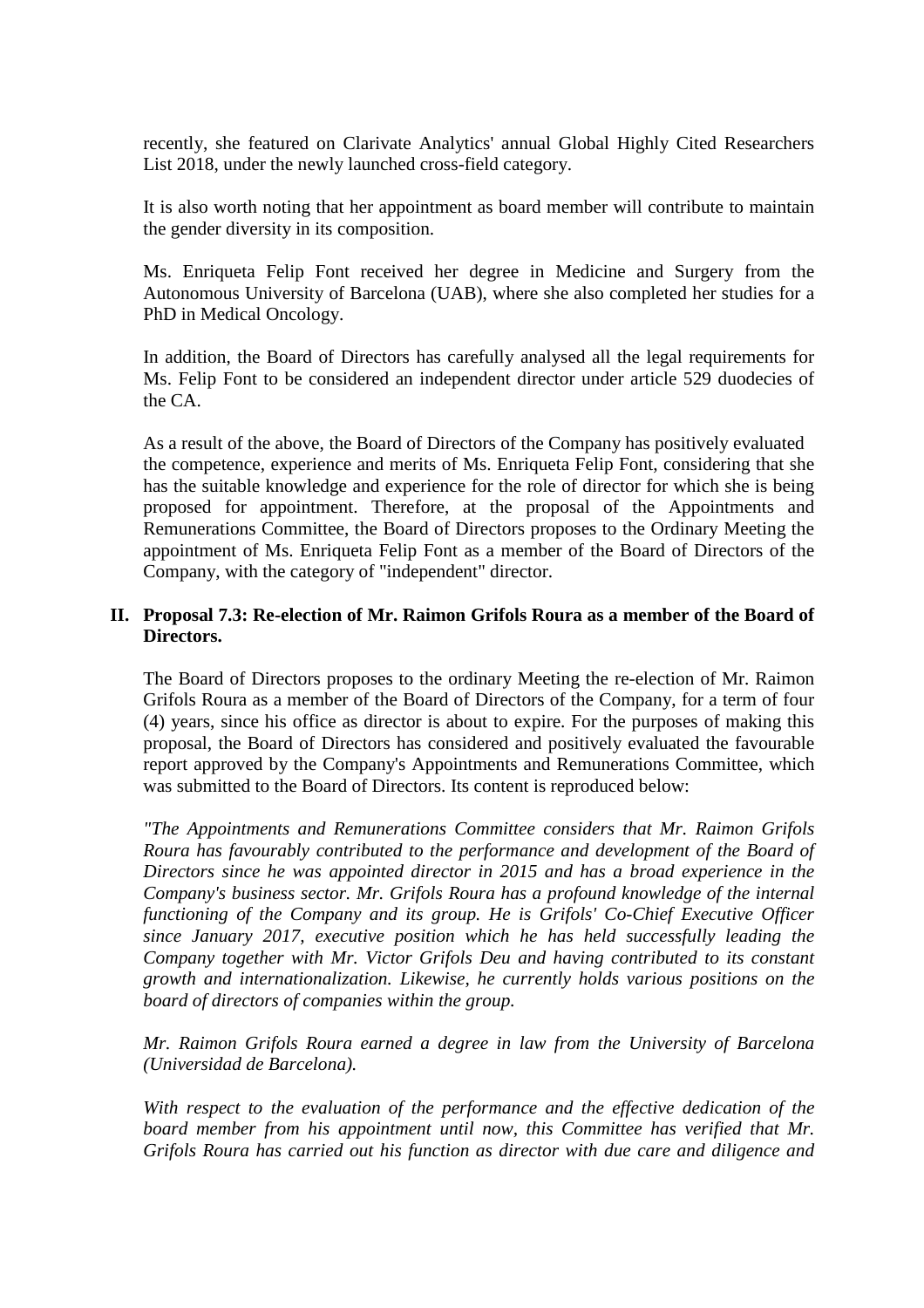*has assisted and actively participated in the board meetings. Furthermore, it is worth noting that this Committee considers that he has diligently and efficiently carried out his executive position in the best interest of the Company. Likewise, the Committee has analysed the requirements that board members must meet as established under the Company's Policy on Director Selection and Diversity, and concludes that Mr. Grifols Roura is not disqualified for any reason of incompatibility or legal prohibition established under the applicable law or the corporate governance system.* 

*Because Mr. Grifols Roura holds executive functions within the Company, it is expected that he shall be re-elected as an "executive" director.* 

*Given the above, the Appointments and Remunerations Committee unanimously resolves to positively inform the Board's proposal of re-election of Mr. Raimon Grifols Roura as a member of the Board of Directors of the Company under the category of "executive" director, for a term of four (4) years, since his office as director is about to expire."*

As a result of the above and considering the favourable report issued by the Appointments and Remunerations Committee, the Company's Board of Directors has positively considered the competence, experience and merits of Mr. Raimon Grifols Roura, as well as his contribution to the well-functioning of the Board of Directors and considers it is in the best interest of the Company to re-elect him as director. Consequently, the Board of Directors proposes to the Ordinary Meeting the re-election of Mr. Grifols Roura as member of the Board of Directors under the category of "executive" director.

## **III. Proposal 7.4: Re-election of Mr. Tomás Dagá Gelabert as a member of the Board of Directors.**

The Board of Directors proposes to the Ordinary Meeting the re-election of Mr. Tomás Dagá Gelabert as a member of the Board of Directors of the Company, for a term of four (4) years, since his office as director is about to expire. For the purposes of making this proposal, the Board of Directors has considered and positively evaluated the favourable report approved by the Company's Appointments and Remunerations Committee, which was submitted to the Board of Directors. Its content is reproduced below:

*"The Appointments and Remunerations Committee considers that Mr. Tomás Dagá Gelabert has favourably contributed to the performance and development of the Board of Directors since he was appointed director in 2000, providing valuable legal knowledge and experience, assisting the Company on its corporate transactions. Currently he is partner of the law firm Osborne Clarke in Spain, of which he is a founder, and also a member of various board of directors within the Grifols Group as well as a trustee and the Secretary of the private foundation Víctor Grifols i Lucas and trustee of the Probitas Fundación Privada foundation.* 

*Mr. Tomás Dagá Gelabert earned a degree in law from the University of Barcelona (Universidad de Barcelona).*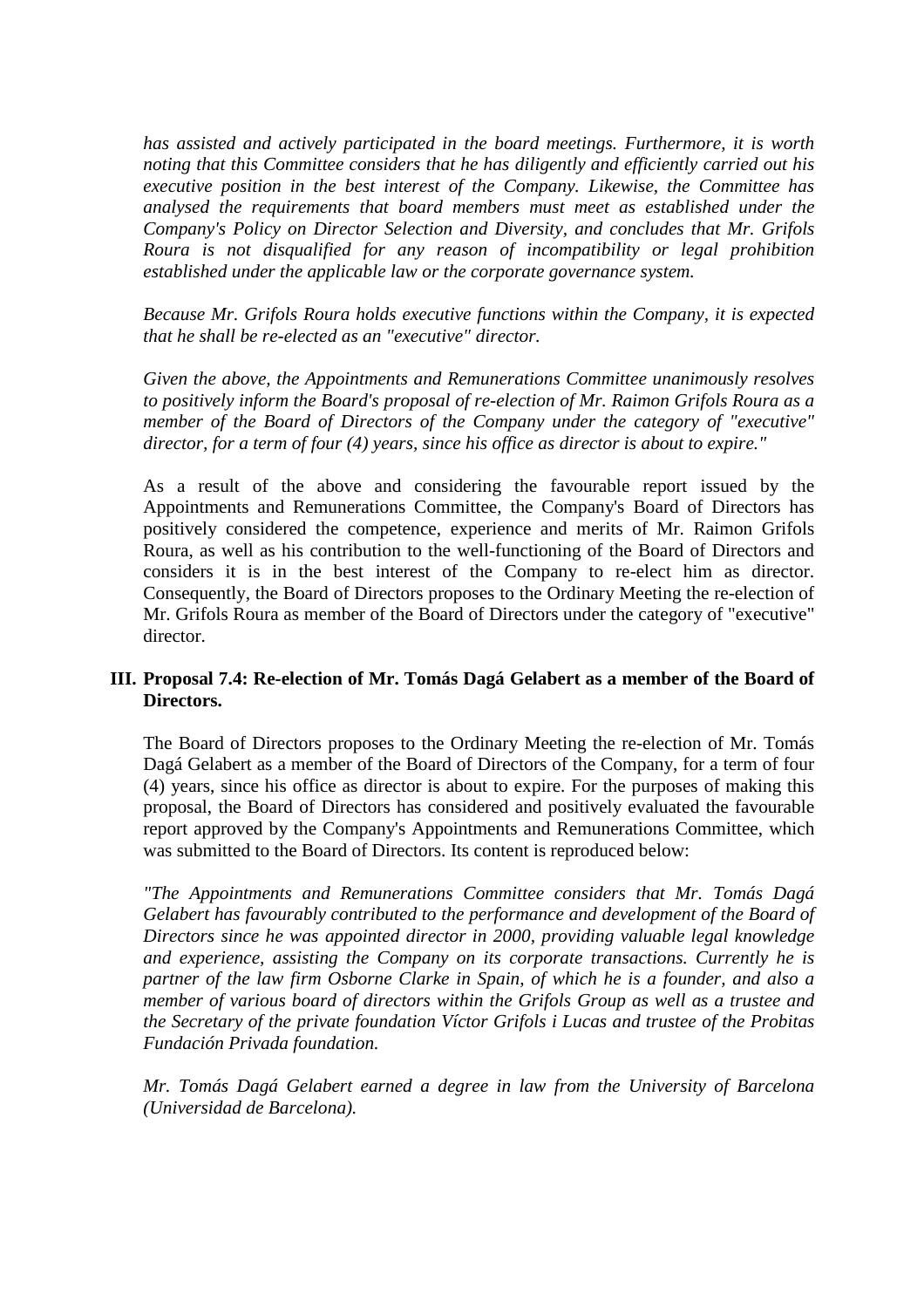*With respect to the performance and the effective dedication of the board member from his appointment until now, this Committee has verified that Mr. Dagá Gelabert has carried out his function as director with due care and diligence and has assisted and actively participated in the board meetings. Likewise, the Committee has analysed the requirements that board members must meet as established under the Company's Policy on Director Selection and Diversity, and concludes that Mr. Dagá Gelabert is not disqualified for any reason of incompatibility or legal prohibition established under the applicable law or the corporate governance system.* 

#### *It is expected that he shall be re-elected as an "other external" director.*

*Given the above, the Appointments and Remunerations Committee unanimously resolves to positively inform the Board's proposal of re-election of Mr. Tomás Dagá Gelabert as a member of the Board of Directors of the Company under the category of "other external" director, for a term of four (4) years, since his office as director is about to expire."* 

As a result of the above and considering the favourable report issued by the Appointments and Remunerations Committee, the Company's Board of Directors has positively considered the competence, experience and merits of Mr. Tomás Dagá Gelabert, as well as his contribution to the well-functioning of the Board of Directors and considers it is in the best interest of the Company to re-elect him as director. Consequently, the Board of Directors proposes to the Ordinary Meeting the re-election of Mr. Dagá Gelabert as member of the Board of Directors under the category of "other external" director.

# **IV. Proposal 7.5: Re-election of Ms. Carina Szpilka Lázaro as a member of the Board of Directors.**

The Board of Directors proposes to the Ordinary Meeting the re-election of Ms. Carina Szpilka Lázaro as member of the Board of Directors for a term of four (4) years, since her office as director is about to expire. In order to approve this proposal, the Board of Directors has taken into account and has favourably considered the proposal made by the Company's Appointments and Remunerations Committee, in accordance with article 529.decies of the CA. Furthermore, it has analysed the current composition of the Board and its needs, taking into account the requirements that directors should meet to perform their duties.

To propose the re-election of Ms. Carina Szpilka Lázaro, her performance and high dedication in the Board of Directors since her appointment as director in 2015 has been positively assessed. Ms. Szpilka Lázaro has actively participated in the Board's meetings since such date and has made valuable contributions. She has broad experience in the business and financial sector, which has also been highly and positively valued. She holds a degree in Business Administration from the Comillas Pontifical University of Madrid (ICADE) and an Executive MBA from the IE Business School of Madrid. Currently, she is a partner at KFund Venture Capital and independent director at Abanca and at Meliá Hotels International and Chairwoman of Adigital. She has received numerous awards. Among others, in 2011 she was given the "Female Executive of the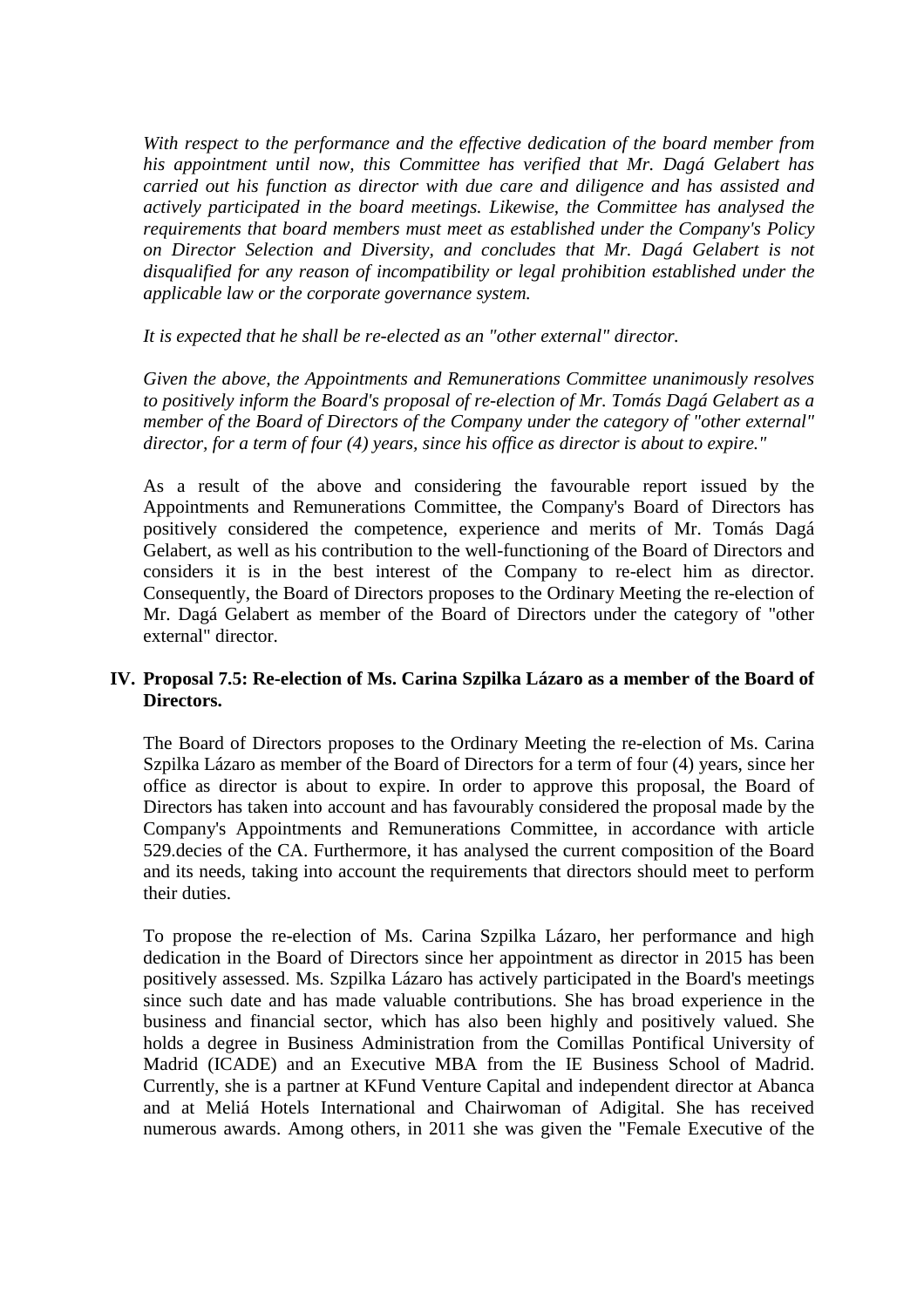Year" award by the Spanish Federation of Female Directors, Executives, Professionals and Entrepreneurs (*Federación Española de Mujeres Directivas* - FEDEPE).

In addition, the Board has carefully analysed all the legal requirements for Ms. Szpilka Lázaro to continue being considered an independent director under article 529 duodecies of the CA.

As a result of the above, the Company's Board of Directors has positively considered the competence, experience and merits of Ms. Carina Szpilka Lázaro, considering she has the knowledge, experience and dedication necessary for the performance of the office of director. Therefore, prior proposal of the Appointments and Remunerations Committee, the Board of Director proposes to the Ordinary Meeting the re-election of Ms. Carina Szpilka Lázaro as an "independent" director of the Company.

#### **V. Proposal 7.6: Re-election of Mr. Íñigo Sánchez-Asiaín Mardones as a member of the Board of Directors.**

The Board of Directors proposes to the Ordinary Meeting the re-election of Mr. Íñigo Sánchez-Asiaín Mardones as member of the Board of Directors for a term of four (4) years, since his office as director is about to expire. In order to approve this proposal, the Board of Directors has taken into account and has favourably considered the proposal made by the Company's Appointments and Remunerations Committee in accordance with article 529.decies of the CA. Furthermore, it has analysed the current composition of the Board and its needs, reviewing the requirements that directors should meet to perform their duties.

To propose the re-election of Mr. Íñigo Sánchez-Asiaín Mardones, his performance and high dedication in the Board of Directors since his appointment as director in 2015 has been positively assessed. Mr. Sánchez-Asiaín Mardones has actively participated in the Board's meetings since such date and has made valuable contributions. He has broad experience in the financial and capital risk sector, which has also been highly and positively valued. He holds a degree in Business Administration from the Comillas Pontifical University of Madrid (ICADE) and an MBA from Harvard Business School. He is member of the Executive Committee of the Harvard Club of Spain which he has previously chaired. He is founding partner at Portobello Capital since 2010, a private equity company, where he is member of the Executive and Investment Committees, leading the investments in companies such as Angulas Aguinaga, company where he is Chairman and member of the Executive Committee. Likewise, he is a board member at Hotels & Resorts Blue Sea, S.L. It is worth noting that the Board positively values Mr. Íñigo Sánchez-Asiaín Mardones's function as Lead Independent Director, since it is considered a very important role within the Board, which Mr. Sánchez-Asiaín Mardones has successfully carried out since his appointment.

In addition, the Board has carefully analysed all the legal requirements for Mr. Sánchez-Asiaín Mardones to continue being considered an independent director under article 529 duodecies of the CA.